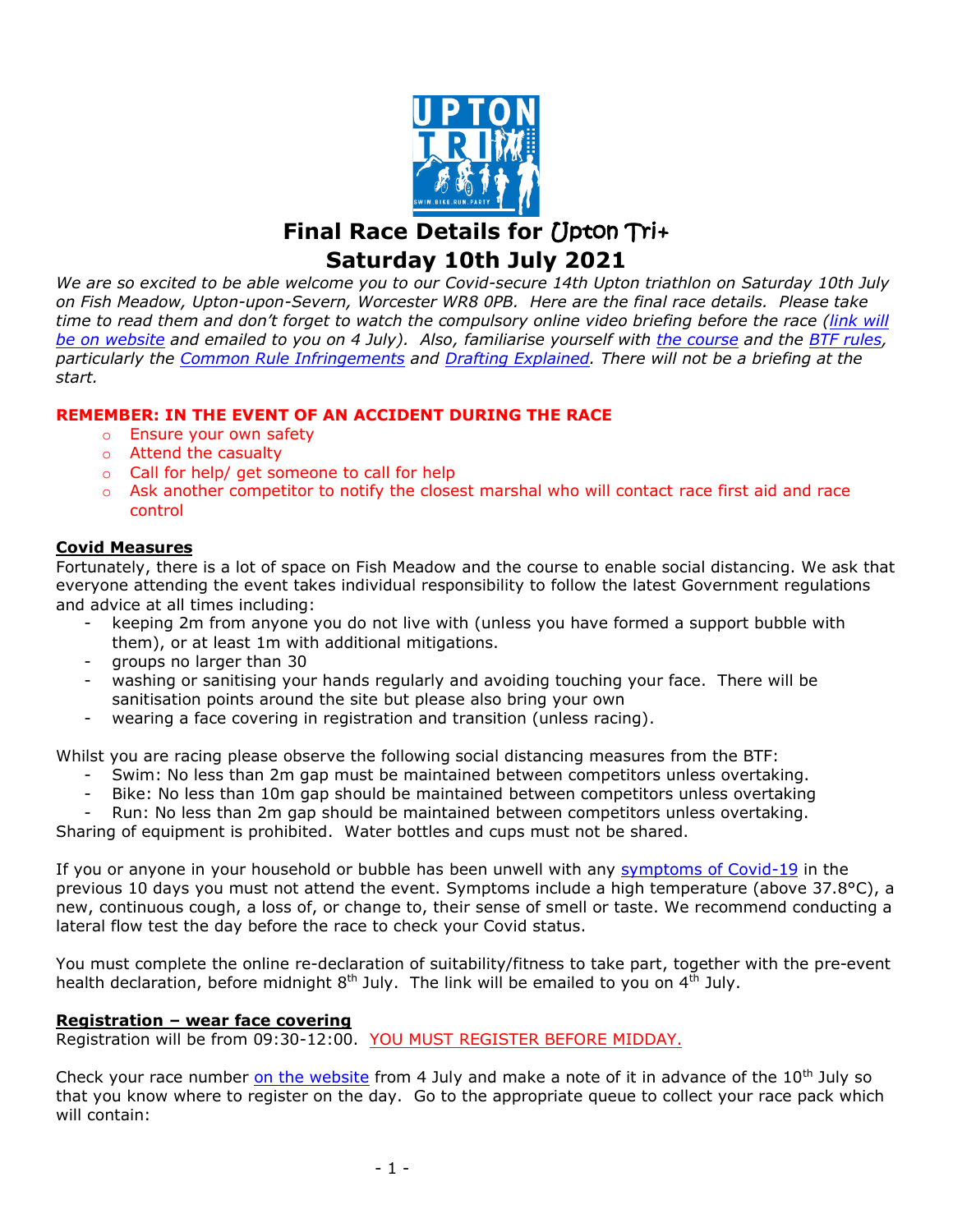- 2 race numbers number must be visible on back when on bike and front on run. Bring safety pins or a race belt. *Write your emergency contact & medical details on the back.*
- 3 labels with your number on put 1 on front of your helmet, 1 on front of bike & 1 top right of Coop bag if using the bag drop at the swim start.
- A latex swim hat (please let us know in advance if you are allergic to latex)
- Timing chip put it on your left ankle (relay teams will have a timing chip each).
- Upton Tri+ neck warmer
- Camping wrist band and tent label if applicable

Check that all numbers match.

You will be given 2 race numbers per competitor or per team if you are a relay. To avoid a time penalty ensure your number is clearly visible on your back during the bike and on the front during the run. Don't fold or cut your number.

Don't forget your BTF licence if you are a member or some form of *ID* if you aren't (Driver's Licence, Passport, credit card) – you will need it to register. If you paid for day BTF membership you will be emailed a link to your electronic licence. You do not need to bring this with you but keep the email safe in case you need it.

### **Transition area – wear face covering**

Transition will be open from 09:30 – 12:30. YOU MUST RACK YOUR BIKE BEFORE 12:30

Ensure you have everything you need when you join the socially distanced queue for transition as re-entry will only be allowed at the marshal's discretion.

Only competitors showing their race numbers will be allowed access to the transition area. Strictly no spectators, including children.

Please adhere to the one-way system, rack your bike where shown by the marshal & exit transition as quickly as you can. There is plenty of space in the field to enable you to spread out in a socially distanced manner before your race start.

Boxes can be used to carry items into transition but must not be left in transition. A small soft-sided bag such as a rucksack may be used and remain in transition, though it must not impede the progress of another competitor.

Only bike shoes, glasses, helmet, and other bike equipment can be placed on the bike.

Marking positions in the Transition Area is forbidden. Marks and objects (such as balloons or chalk) used for marking purposes are not permitted and will be removed and the competitors will not be notified. Wetsuits or other items of clothing hung over racking or on bike is classed as marking.

Competitors must place all equipment to be used at a later stage in the event within their 1m wide zone, ideally within 0.5m. All items a competitor needs for the event can be left in transition.

Cycling is not permitted inside the Transition Area.

Mobile telephones can be brought into transition but may not be used whilst the transition area is live.

### **Start times**

Note that because the triathlon is a downstream swim you will have to walk upstream along the riverbank to your start. This means a 1500m walk or a 750m walk. Please leave enough time to get to the start!! The duathlon start is at the 'Finish' line. Both the triathlon and duathlon will be a time trial start i.e. one at a time. Please queue up as directed, maintaining 2m+ from other competitors, and start when told.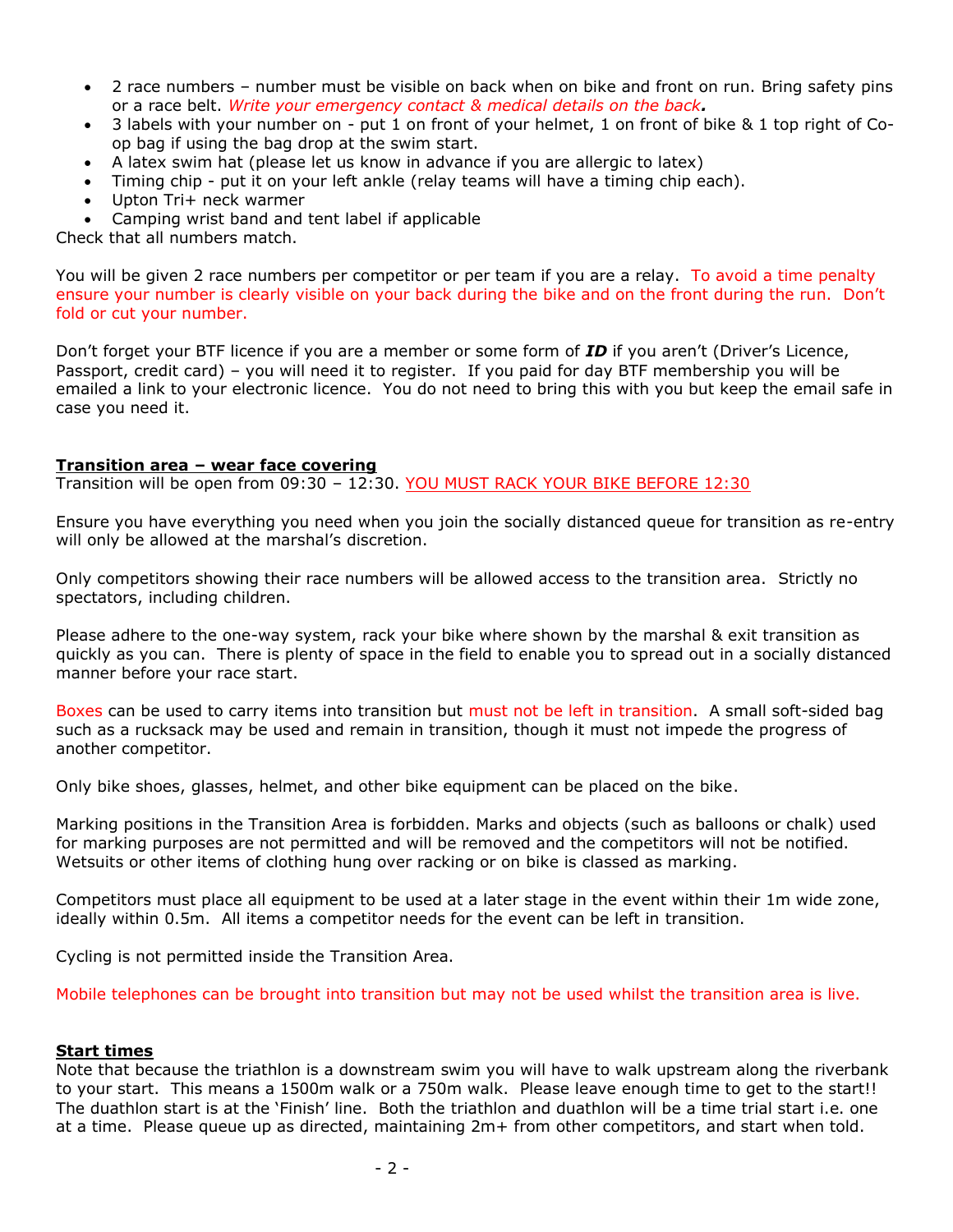If you don't want to walk barefoot to the swim start, put your number label on your Coop bag and take it with you to put your shoes (and other items) in. Put it on the trailer at the swim start in the appropriately numbered crate before joining the swim queue. The bags will be taken back to the registration tent where you can collect them at the end of your race. Please don't leave anything valuable in your bag as they won't be fully attended in the tents and we don't take any responsibility for lost possessions.

| Race number | <b>Start time</b> | <b>Distance</b>                       |
|-------------|-------------------|---------------------------------------|
| $1 - 60$    | 12:30             | Standard (1,500m start)               |
| $61 - 120$  | 12:40             | Standard (1,500m start)               |
| $121 - 180$ | 12:50             | Standard (1,500m start)               |
| $181 - 200$ | 13:00             | Standard (1,500m start)               |
| $201 - 260$ | 13:00             | Sprint (750m start)                   |
| $261 - 320$ | 13:10             | Sprint (750m start)                   |
| 321 - 380   | 13:20             | Sprint (750m start)                   |
| $400 - 450$ | 13:30             | Duathlon - start at the 'Finish' line |

Here are the start times – check your race number on [the website](https://www.uptontriathlon.com/) after 4 July to work out your time.

# **The course**

Final course maps are available [here](https://www.uptontriathlon.com/routes) on the website & you can download GPX or KML files if required.

- Standard distance: 1500m swim\*, 40km bike (2 laps), 10km run (2 laps).
- Sprint distance: 750m swim\*, 21.5km bike (1 lap), 5km run (1 lap).
- Duathlon distance: 2.5km run, 21.5km bike (1 lap), 5km run (1 lap)

*\*Swim distances will be closer to 1,550m & 770m due to starting off the pontoon.*

#### **Timing**

Your times will be recorded by StuWeb Race Timing chips. Your timing chip should be worn on your left ankle. Each member of a relay team will have their own timing chip to wear for their race leg(s).

You must remove your timing chip at the finish & put it in the collection box (or box at transition out for relay team members) – competitors will be charged  $£10$  for a lost chip.

Restrictions mean there will not be a live results service on the day. Results will be published [here](https://www.uptontriathlon.com/results) on the website as soon as possible on the day after 18:00. If wi-fi permits, they may be available during the afternoon but this is not guaranteed (we generally have poor wi-fi on Fish Meadow). Note: your final position is not confirmed until all competitors have finished. Please [submit any queries online via StuWeb](https://www.stuweb.co.uk/contact?t=3) – do not ask on the day.

### **Prizes**

There will not be a prize giving ceremony, but there will still be prizes thanks to sponsors Fisher German & Sutcliffe Insurance Brokers! We will email or post prizes to:

- $\star$  Overall 1<sup>st</sup>, 2<sup>nd</sup> and 3<sup>rd</sup> male and female for sprint and standard distance tri & duathlon
- 1<sup>st</sup> sprint and standard relay teams  $\star$

Thanks to you, our 2021 chosen charity, St Richards Hospice, will receive around £2,000, to help with their ongoing work. They are sorry they will not be able to thank you in person this year.

# **Health and Safety**

### **Safety briefing**

Your safety during the race is of paramount importance. It is essential that you watch the online briefing video BEFORE the event in addition to reading this document. There WILL NOT be a race briefing on the day.

If at any point you decide to drop out of the race, please go to the registration tent and inform them of this to ensure we don't send out search parties for you.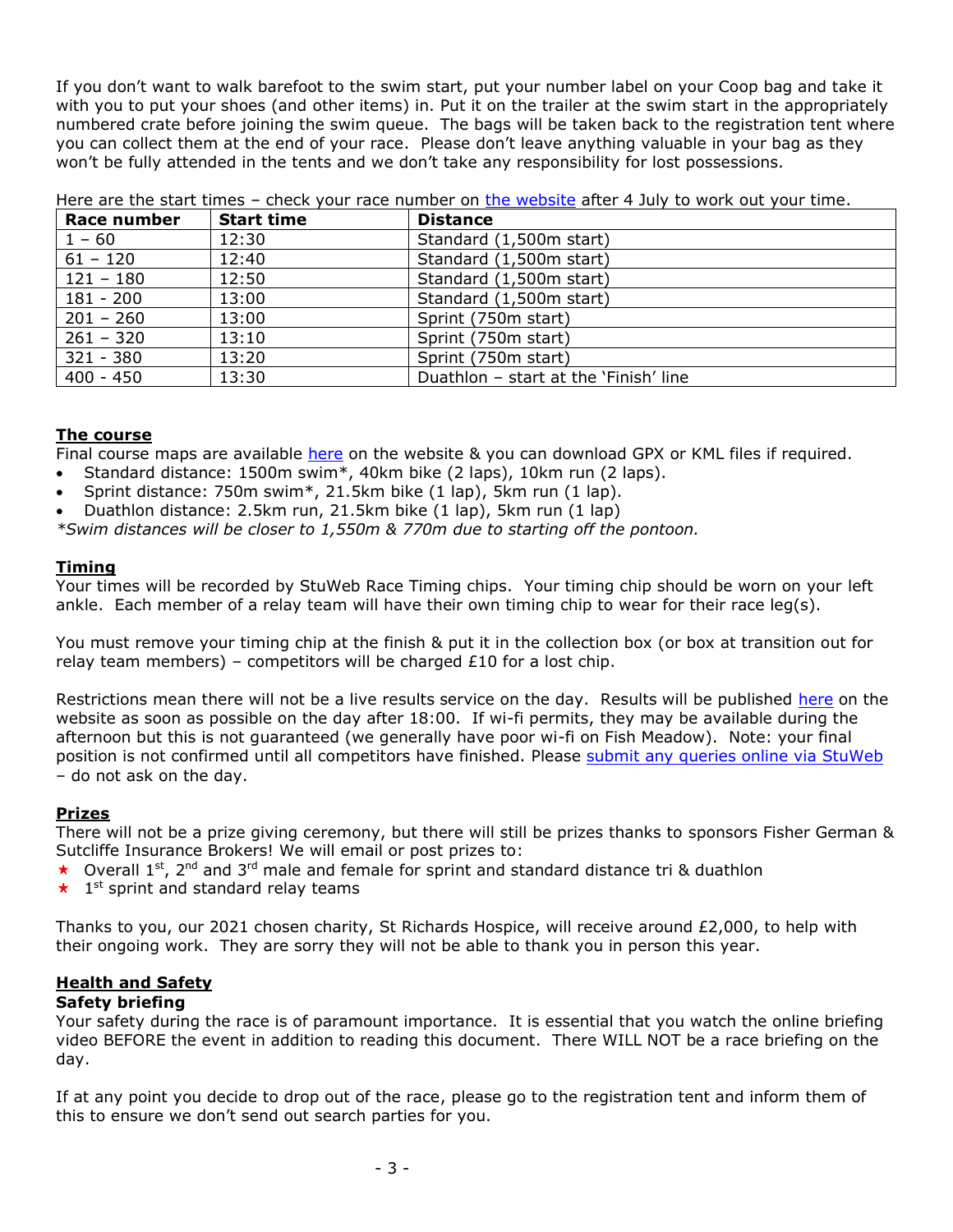### **Water safety**

The swim course will be downstream through a channel marked regularly by buoys. Please pay careful attention to these boundaries and keep to the left of the buoys as the river will not be closed during the event and therefore some river traffic may pass during the swim.

SARA will be providing safety on the water. They are a fully qualified inshore rescue boat and land search organisation. Their safety craft will monitor all swimmers from the start to the end and warn all river traffic.

If you get into difficulty, turn on your back and raise one arm. If you appear to be struggling in the swim or have been in the water for a long time you may be pulled out at the discretion of the safety crews.

**NOTE:** there is a large, mostly submerged, fallen tree about 200m from the swim exit. It should have been removed before the event but if this has not happened you will see a yellow hazard buoy and big blue buoys marking it and a SARA rescue boat. You must swim around it (i.e. keep right). It is very dangerous to try to swim over it.

Note that water safety is only provided during the race itself. Do not swim in the river outside the swim race times.

### **Water quality & reducing the risk of illness**

As outlined in Public Health England's [Swim Healthy Guide,](https://www.gov.uk/government/publications/swim-healthy-leaflet/swim-healthy) open water is not considered to be of bathing quality as it can contain sewage, livestock contamination, and pollution from farming or industry. Anyone can become unwell from swimming in open water as there will always be micro-organisms present.

# *To reduce the risk of illness:*

- Don't race if you are not in good health.
- Cover cuts, scratches or sores with a waterproof plaster before swimming.
- Try to avoid swallowing and/or splashing water into your mouth whilst swimming.
- After swimming:
	- ensure you clean your hands thoroughly with disinfection gels or hot soapy water, particularly before handling/eating food.
	- thoroughly clean cuts or abrasions using soap and water
	- handle your wetsuit with care after use. Rinse it with clean water as soon as is practicable after swimming. Clean with detergent and rinse as advised by the manufacturer. Always wash your hands with soap and water after handling or cleaning your wetsuit. Allow the suit to dry thoroughly before reuse.

Seek medical attention if you have any unusual symptoms after the event (e.g. high fever, headache, chills, muscle aches, vomiting, diarrhoea, rash, ear and eye infections etc). Some people say drinking coke after a race helps prevent possible illness. This year everyone will be offered a can of coke at the finish.

### **Water temperature**

Wetsuits are recommended but not compulsory unless the temperature is below 14°C. The water temperature on the day will be displayed in the registration tent. Recent temperature was 16°C.

### **Bike safety**

Bike helmets are compulsory and must be on and fastened before taking your bike off the racking and not removed until your bike is racked. Ensure your bike and bike helmet are both in good condition before you race, that your brakes work and that you have bar end caps on your handle bars.

The bike course is on open roads with no road closures so ensure you follow the Highway Code at all times.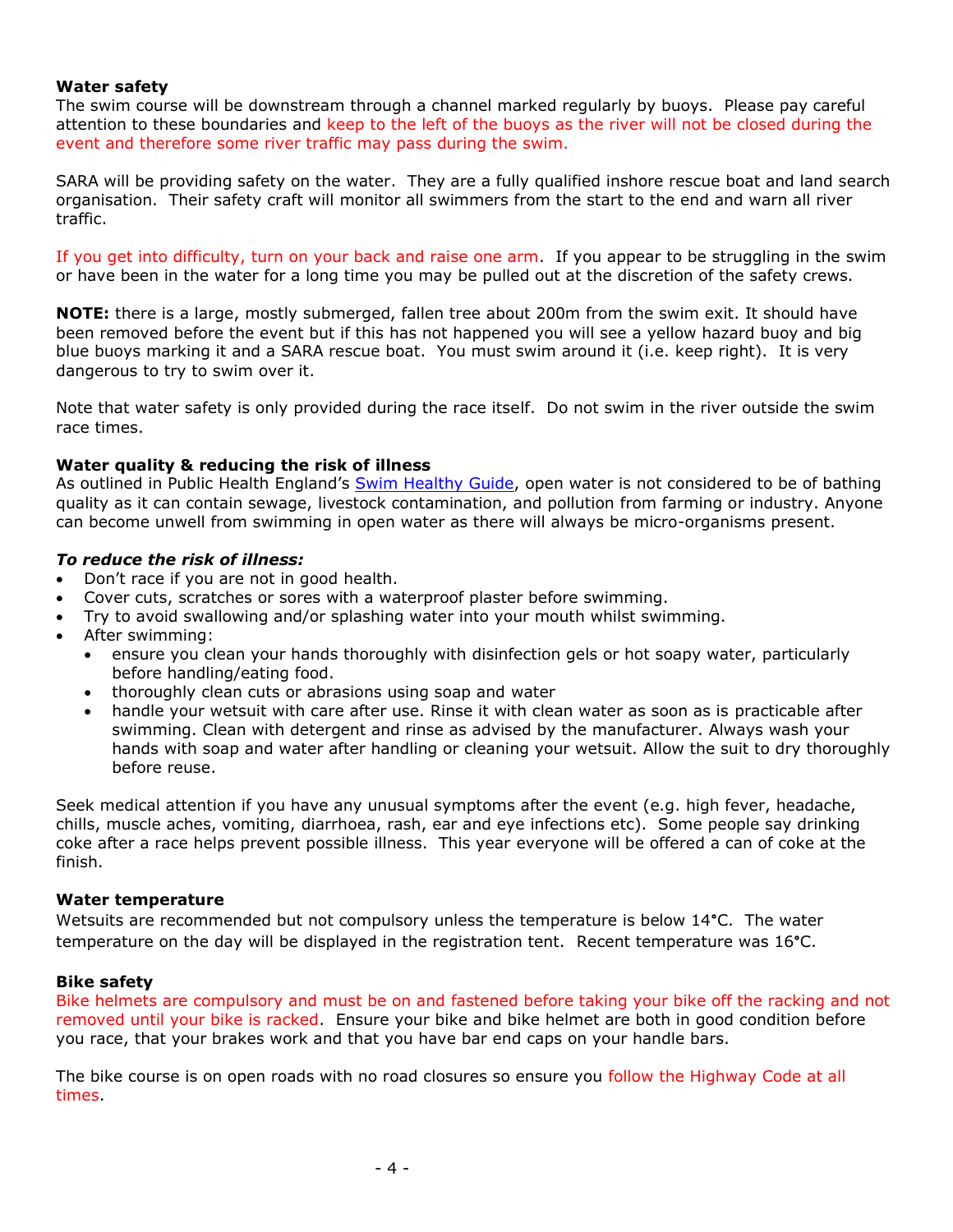A 2 minute penalty will be given to anyone overtaking with their bike whilst on the pavement at the start of the bike route and to anyone joining the road before the designated point.

Just over 13km into the bike course you will see a marshal waving a yellow flag. This is to warn you that you are about 50m from the junction with the busy A38 road. Please SLOW DOWN. Do not join the A38 without fully checking that it is safe to do so. Be aware that the Route 32 bus turns around at this junction twice an hour and pay due care and attention if it is turning whilst you are cycling here. This event is a non-drafting race i.e. you must keep your distance from the cyclist in front, so as not to gain an advantage. The gap between the front wheel of the leading bike, to the front wheel of the following bike should be at least 10 metres – if overtaking a competitor, you have 20 seconds to pass through their draft zone. You will be **penalised** if reported to be drafting.

Look out for the signs and marshals to keep you on the right course! Pay particular attention on the lanes and at the junctions.

### **Kit**

Front zipping trisuits are permitted for the race. Competitors wearing a front zip suit must ensure it remains fully done up for the duration of competition or a penalty will be awarded.

Where a two-piece uniform is used, the space between the top and the bottom may be not visible, so the two pieces overlap.

If the water temperature is such that the swim is deemed non-wetsuit, then clothing covering any part of the arms below the elbows and clothing covering any part of the legs below the knees is forbidden (including calf and arm compression items).

Competitors may not use communication devices of any type, including but not limited to mobile phones, smart watches, and two-way radios, in any distractive manner during the race. A 'distractive manner' includes but is not limited to making or receiving phone calls, sending or receiving text messages, playing music, using social media, taking photographs, or using as a one or two way radio communication. Using any communication device in this distractive manner during the race will result in disqualification.

Cameras, phone cameras and video cameras are prohibited unless permission is given by British Triathlon or the Event Organiser.

# **Relay teams**

For those racing as a relay team: delegate registration to 1 team member. We do not need to see ID for each team member on this occasion.

To be Covid secure you will not 'hand over' anything to your team-mate in the relay. Instead, there will be a timing chip for each team member in the race entry pack and they will complete their leg(s) as described below. It doesn't matter who wears which chip provided you each wear one! If you are doing 2 legs just keep the same chip for both legs. Your finish time will be calculated by adding up the swim, bike and run times only and exclude any time in transition.

Only the cyclist should enter transition before the race to rack their bike.

- Swimmer: you must exit the swim and run over the 'swim in' timing mat into transition, follow the one-way system and exit immediately out of the opposite end 'bike out/ run out', leaving your timing chip in the box by the exit. Please head quickly away from the competitor's area to the field to remove your wetsuit etc.
- Cyclist: you may start the bike anytime between  $12:45$  and  $14:00$  you don't have to wait for your swimmer to appear. Enter transition at the 'swim in/ bike in', follow the one way system to your bike. Put your helmet on before removing your bike from the racking and proceed straight away to the 'bike out' to start the course. Do not linger in the transition. On return, cross over the 'bike in' timing mat and then collect any items you have in transition and proceed directly to the 'transition out' with your bike and possessions, heading away from the competitor's area to the field as quickly as possible. Please remove your timing chip and leave this in the box by the exit.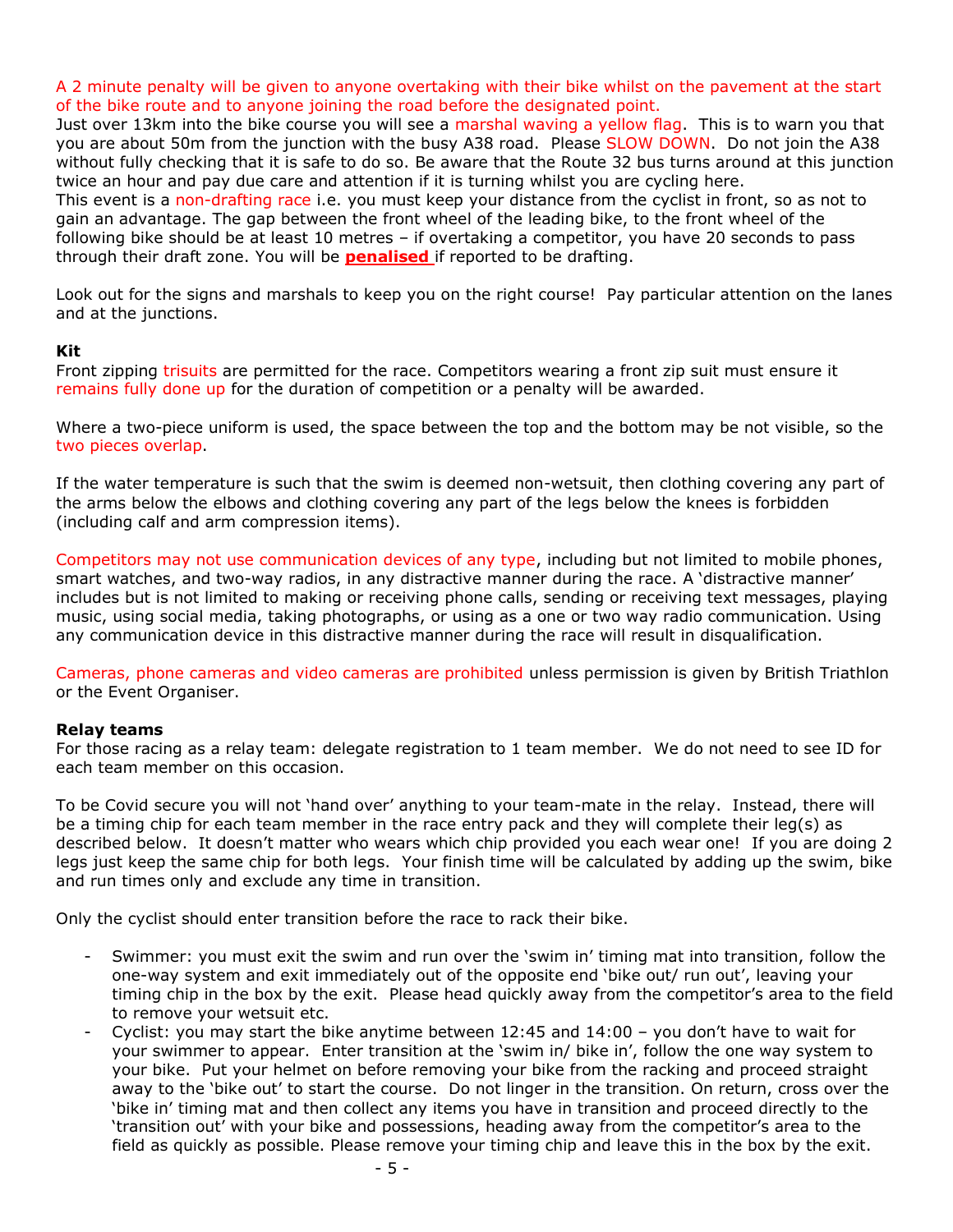Runner: you may start the run anytime between 13:30 and  $14:45$  – you don't have to wait for your cyclist to finish. Enter transition at the 'swim in/ bike in', follow the one way system directly to the 'run out' and start the course. Do not linger in the transition.

If you do want to wait until you've seen your team-mate before starting your leg, find a suitable place away from transition and the course where you can spot them.

# **Water stations**

Ensure you keep well hydrated throughout the race, especially if the weather is hot. There will not be any water stations on the bike – please ensure you take enough water on the bike for the duration of the race. Please also take water with you on the run as there will only be 1 water station this year due to Covid restrictions. It will be self-service cups of water in the farmyard at Ryall Court Farm (2km). Those doing the Standard distance pass the water station again at 7km.

# **First Aid**

SARA will be providing first aid cover on land for the event. If you are injured or witness a fellow competitor getting injured please alert a marshal who will call for assistance.

# **Your health**

Do not race if you have been ill in the days leading up to the race or are not feeling 100%. If you are ill after the race please let us know via the link in the post-race email.

# **On-site Facilities**

# **Refreshments and fully licensed bar**

There is reduced onsite catering this year. There will be Cafe2U serving hot and cold drinks and some snacks plus Churchfields ice cream van. There will also be a licensed bar.

# **Toilets**

There will be portaloos near the transition area only. There will not be any loos at the swim start. Don't leave it until the last minute as there will probably be others doing the same and you'll end up in a queue. You don't want to be running to the start!

# **Parking**

There is free car parking at the venue, Fish Meadow WR8 0PB. Please follow signs to the triathlon on the day. Check the [website for directions](http://www.uptontriathlon.com/directions) to Upton-on-Severn.

# **Kids' Fun Run**

This will start at 11am on Fish Meadow, preceded by a group warm up at 10:50. There is a 100m race for under 5s (adult assistance permitted!) and a timed 1km race for 5+ year olds. Every finisher gets a medal, free drink and snack. Enter **online** before midnight on 8<sup>th</sup> July only. No on the day entries this year. Entry: 100m: £3; 1km: £5.

# **Information for supporters**

Spectators are allowed but please consider whether they are necessary. If they do attend, please remind them to adhere to social distancing rules at all times and not to come if they have any Covid symptoms. A great spot to watch the swim from is on the Upton bridge looking up the river. From here you will be able to see the competitors come down the river and exit just before the bridge. If you then cross the road and walk away from the town, you will shortly see the competitors come out on the bike. To watch the run head back into Fish Meadow and position yourself somewhere along the route on the farm.

# **Camping**

Those camping will find their wristband(s) & a luggage label in their race envelope. Camping wristbands must be worn and the label visible on your tent/ caravan from 17:00 as security will be making checks. Onsite camping is still available - book [online](https://www.uptontriathlon.com/copy-of-race-party-entry) before midnight on 8th July. No tickets are available on the day.

You may arrive anytime from Friday morning. Please follow signs for camping and pick your spot. Maximum of 30 people in an area and ensure you are 6m+ from the nearest group of campers. Security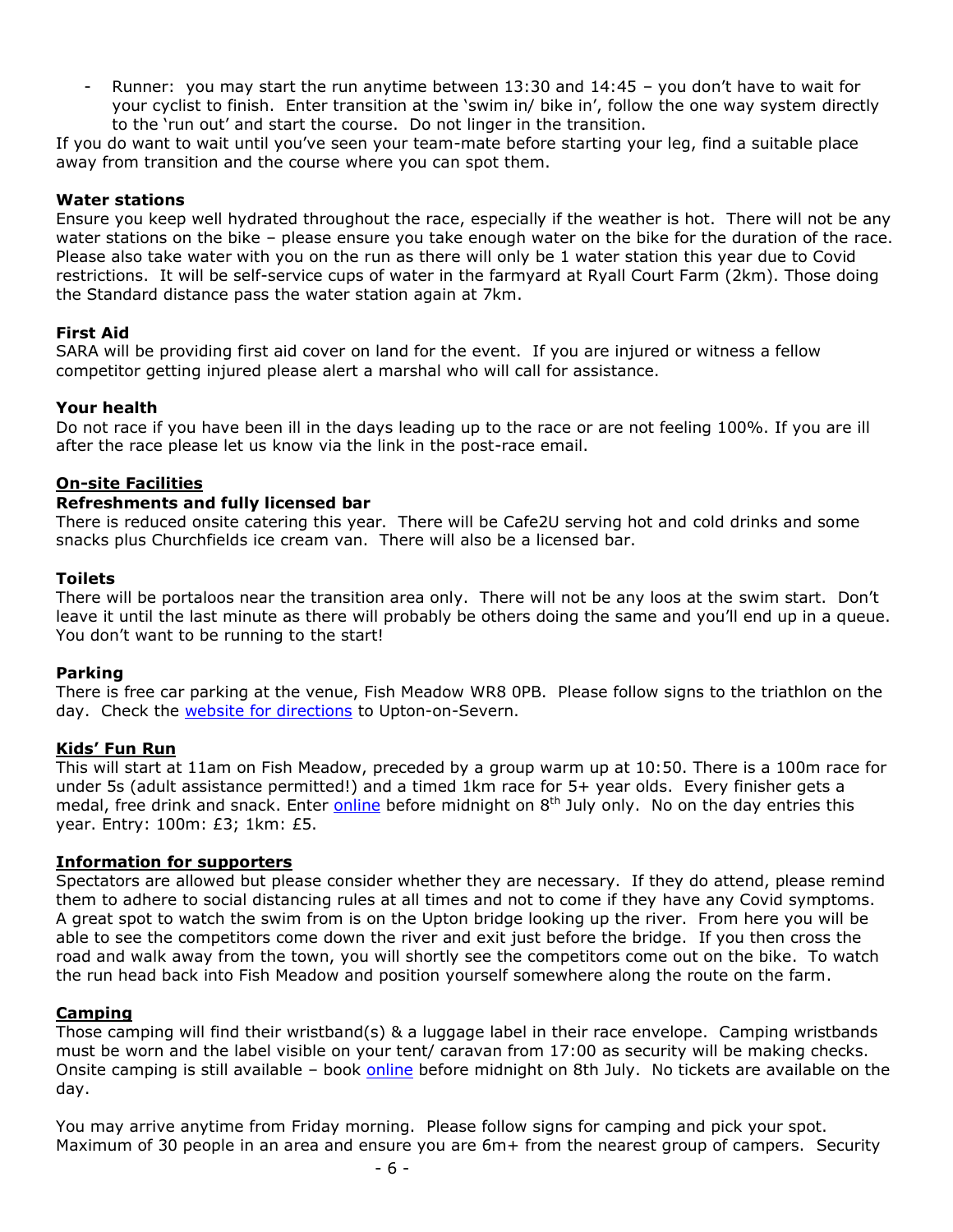may ask your names to check you have booked camping but you don't need your wristband until Saturday.

# **British Triathlon Federation (BTF)**

The race will be run according to the **BTF rules**. Ensure you are familiar with them. Anyone breaking the rules will be penalised and may be disqualified. The race official's decision is final.

# **THANK YOU**

Lastly, a bigger thank normal thank you to all the competitors, marshals, SARA and sponsors who have worked with us to make this event possible in such a challenging year. A special mention to BTF who have provided excellent support and guidance to ensure the event can be Covid secure. This has enabled us to raise around £2,000 to help St Richard's Hospice continue with their great work.

If you have any questions that aren't answered by our [Frequently Asked Questions](http://www.uptontriathlon.com/contact-us-faqs) don't hesitate to contact us on [info@uptontriathlon.com](mailto:info@uptontriathlon.com) or 07939 068 128.

We hope you all have a great day and achieve your goals.

Good luck!

Jessica, on behalf of Upton Tri+